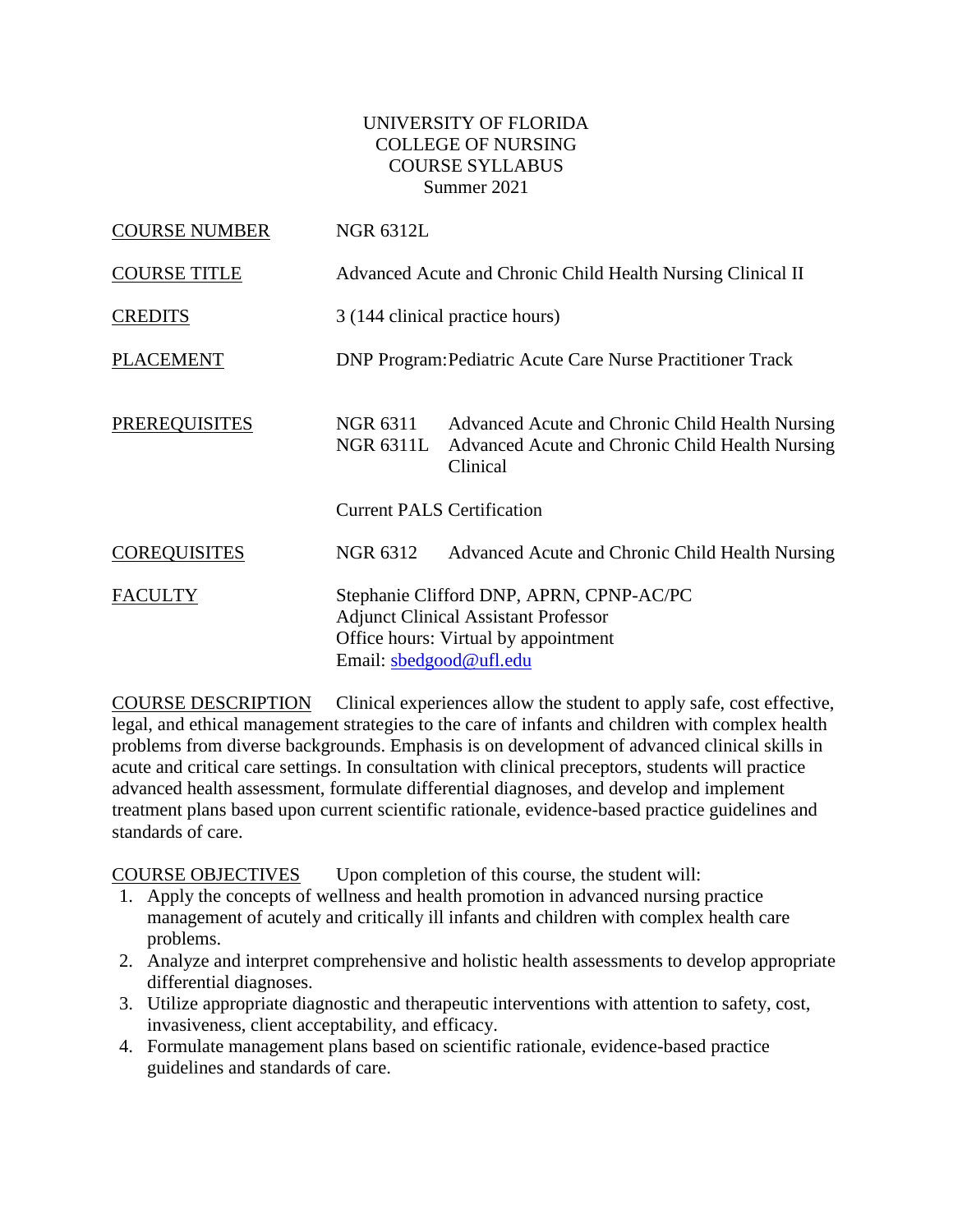- 5. Evaluate the effectiveness of illness prevention, health promotion and management plans for infants and children experiencing acute and critical complex health care problems.
- 6. Utilize legal and ethical principles to guide decision-making in the advanced nursing practice role.
- 7. Examine issues of cultural diversity and global perspectives when delivering advanced nursing practice care to infants and children with acute and critical complex health care problems.
- 8. Demonstrate effective interprofessional oral and written communication skills.
- 9. Initiate appropriate and timely consultation, collaboration, and/or referral when the health problem exceeds the nurse practitioner's scope of practice and/or expertise.

## CLINICAL SCHEDULE

Clinical experience placement will be arranged by faculty member. Clinical schedule will be arranged by student and preceptor with faculty member oversight. All clinical site information will be entered via the EXXAT program.

We will have face-to-face instructional sessions at the Harrell Center to accomplish the student learning objectives of this course. In response to COVID-19, the following policies and requirements are in place to maintain your learning environment and to enhance the safety of our in-classroom interactions.

- You are required to wear approved face coverings at all times during class and within buildings. Following and enforcing these policies and requirements are all of our responsibility. Failure to do so will lead to a report to the Office of Student Conduct and Conflict Resolution.
- If you are experiencing COVID-19 symptoms [\(Click here for guidance from the CDC on symptoms](https://www.cdc.gov/coronavirus/2019-ncov/symptoms-testing/symptoms.html)  [of coronavirus\)](https://www.cdc.gov/coronavirus/2019-ncov/symptoms-testing/symptoms.html), please use the UF Health screening system and follow the instructions on whether you are able to attend class. [Click here for UF Health guidance on what to do if you have been](https://coronavirus.ufhealth.org/screen-test-protect/covid-19-exposure-and-symptoms-who-do-i-call-if/)  [exposed to or are experiencing Covid-19 symptoms.](https://coronavirus.ufhealth.org/screen-test-protect/covid-19-exposure-and-symptoms-who-do-i-call-if/)
- Course materials will be provided to you with an excused absence, and you will be given a reasonable amount of time to make up work. Find more information in the university attendance [policies](https://catalog.ufl.edu/UGRD/academic-regulations/attendance-policies/)
- You are expected to adhere to all policies of the clinical agency to maintain safety such as wearing approved personal protective equipment. It is your responsibility to act in accordance with the UF Health Student COVID-19 Pledge.

E-Learning in Canvas is the course management system that you will use for this course. E-Learning in Canvas is accessed by using your Gatorlink account name and password at [http://elearning.ufl.edu/.](http://elearning.ufl.edu/) There are several tutorials and student help links on the E-Learning login site. If you have technical questions call the UF Computer Help Desk at 352-392-HELP or send email to [helpdesk@ufl.edu.](mailto:helpdesk@ufl.edu)

It is important that you regularly check your Gatorlink account email for College and University wide information and the course E-Learning site for announcements and notifications. Course websites are generally made available on the Friday before the first day of classes.

#### TEACHING METHODS

Supervision of clinical practice with onsite clinical and faculty preceptors and guided seminar group discussion.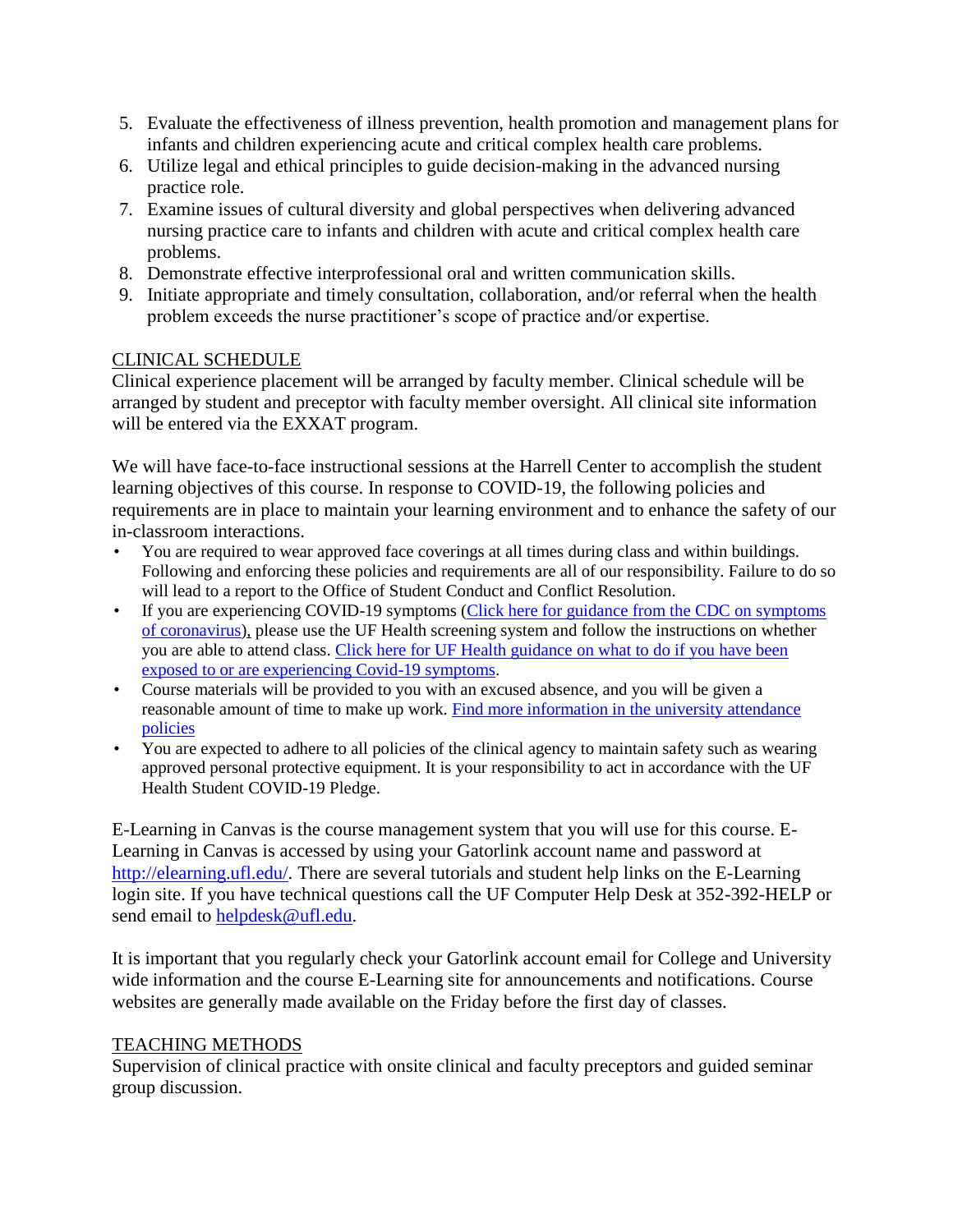## LEARNING ACTIVITIES

Supervised onsite clinical practice and seminar presentations with analysis of selected clients reflecting ongoing and emergent clinical issues; verbal and written reports related to assessment, diagnosis and management plans

#### **Students will be in Gainesville on August 5, 2021 for simulation in the HPNP building first floor NRC.**

#### EVALUATION

Minimum Required Clinical Practice Hours: **144 hours**

| <b>Evaluation Method</b>  | <b>Course Grade</b> |
|---------------------------|---------------------|
| Focused SOAP Note #1      | S/I                 |
| Focused SOAP Note #2      | S/U                 |
| H&P with Admission Orders | S/U                 |
| <b>Onsite Simulation</b>  | S/U                 |
| <b>Midterm Evaluation</b> | S/U                 |
| <b>Final Evaluation</b>   | S/I                 |

Clinical experience will be evaluated through faculty observation, verbal communication with the student, written work, and agency staff reports using a College of Nursing Clinical Evaluation Form. Faculty reserve the right to alter clinical experiences, including removal from client care areas, of any student to maintain patient safety and to provide instructional experiences to support student learning.

Evaluation will be based on achievement of course and program objectives using a College of Nursing Clinical Evaluation Form found in Exxat. All areas are to be rated. A rating of Satisfactory represents satisfactory performance and a rating of Unsatisfactory represents unsatisfactory performance. **The student must achieve a rating of Satisfactory in each area by completion of the semester in order to achieve a passing grade for the course**. A rating of less than satisfactory in any of the areas at semester end will constitute an Unsatisfactory course grade.

The faculty member will hold evaluation conferences with the student and clinical preceptor at each site visit. The faculty member will document or summarize each conference on the Clinical Evaluation Form or Incidental Advisement Record. This summary will be signed by the faculty member and student. Mid-rotation evaluation conferences will be made available to each student. **Final evaluation conferences with the faculty member are mandatory** and will be held during the last week of each clinical rotation. A student may request additional conferences at any time by contacting the clinical faculty.

In order to earn a grade of Satisfactory for Professionalism Competency of the evaluation, students must meet **ALL** criteria on the evaluation form **AND**:

- 1. Ensure they upload a full months schedule of clinical in advance. Once the semester begins the May and June schedule must be uploaded in Exxat.
- 2. **ALL** hours must be verified by the preceptor at the end of each month.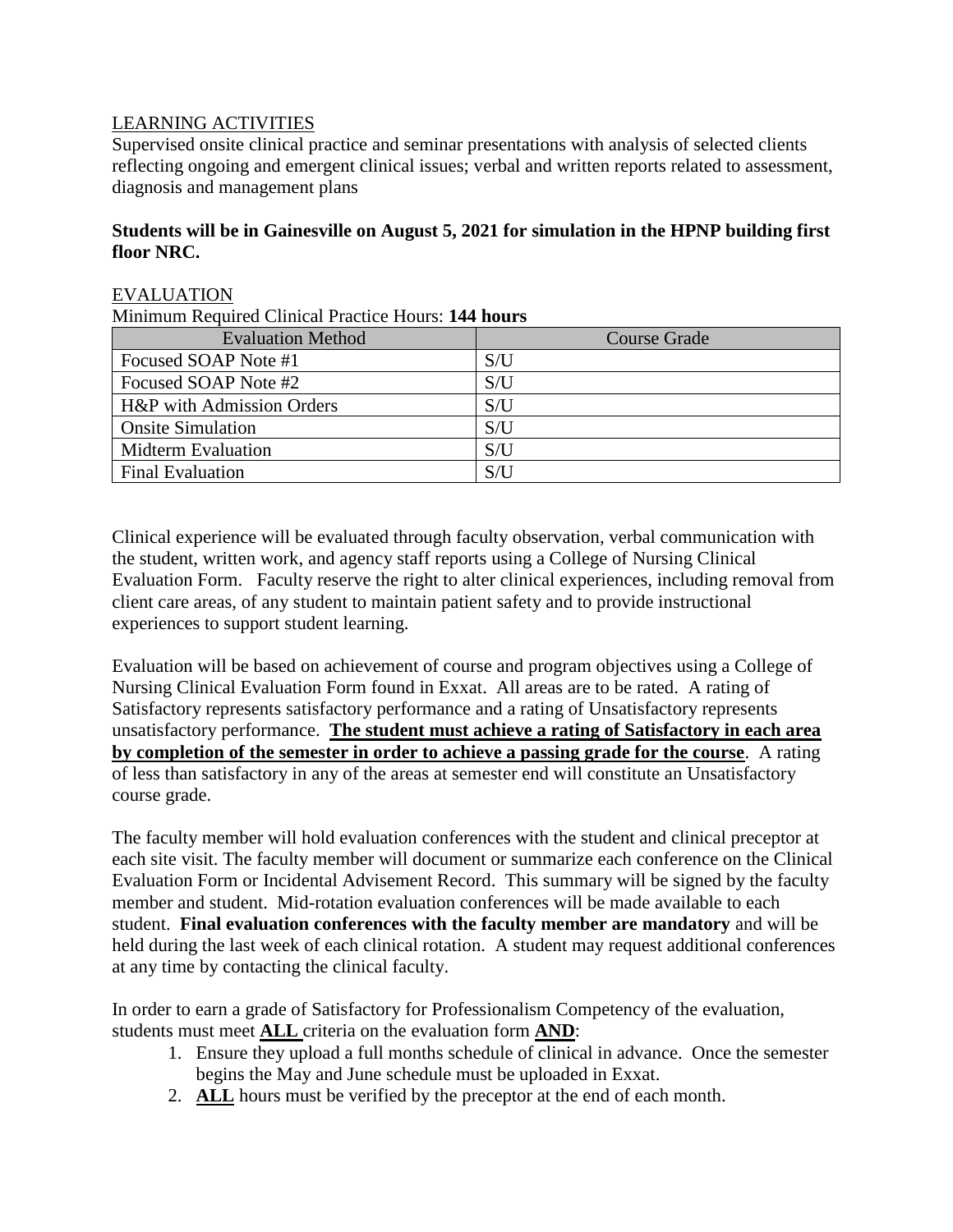3. Patient care logs are to be completed within **7 days** of the clinical experience.

If you cannot meet these criteria, you must schedule time with the course faculty to discuss further and to develop a plan.

#### Mandatory Documentation of Clinical Hours and Experiences

Students are required to use Exxat software associated with the UF account to schedule all clinical days and to record patient logs. The faculty will also use Exxat or otherwise communicate with the student to schedule the site visit. Students are required to submit a written calendar of planned clinical practice dates and times in Exxat **prior to beginning the clinical rotation**. Any changes to the calendar (dates and times) must be submitted in writing to the course faculty member before the change is planned to occur. Clinical hours accrued without prior knowledge of the faculty member will not be counted toward the total number of clinical hours required for the course. Students must notify preceptor and clinical faculty member of any missed clinical days due to illness.

Students also assess their learning experience using the Clinical Site Assessment Form. The Clinical Site Assessment Form is submitted in Exxat. At the middle of the clinical experience the student completes a self-evaluation. The faculty member completes a student evaluation using the College of Nursing Clinical Evaluation Form.

Students **MUST** have their clinical hours verified by their preceptor at the end of each calendar month. Instructions on how to send the preceptor to approve completed clinical hours are located under Resources in Exxat. Due dates are located in the Weekly Class Schedule.

Exxat clinical log information must be updated weekly. The student has a 7-day window to post each clinical contact. You are required to complete **ALL** of the data for each case in Exxat.

Indirect Clinical Hours: Indirect clinical hours are clinical experiences in the simulation lab, skills lab, and seminars. These hours DO NOT count toward your direct patient care clinical hours be should be counted in the course.

For technical problems, you may reach out to the Exxat support team at [support@exxat.com](mailto:support@exxat.com)

## CLASS ATTENDANCE AND MAKE UP POLICY

Students are responsible for meeting all academic objectives as defined by the instructor. Absences count from the first class meeting. In general, acceptable reasons for absences from class include illness, serious family emergencies, special curricular requirements, military obligation, severe weather conditions, religious holidays, and participation in official University activities. Absences from class for court-imposed legal obligations (e.g., jury duty or subpoena) must be excused. Other reasons also may be approved.

Students may not attend classes unless they are registered officially or approved to audit with evidence of having paid audit fees. After the end of drop/add, the Office of the University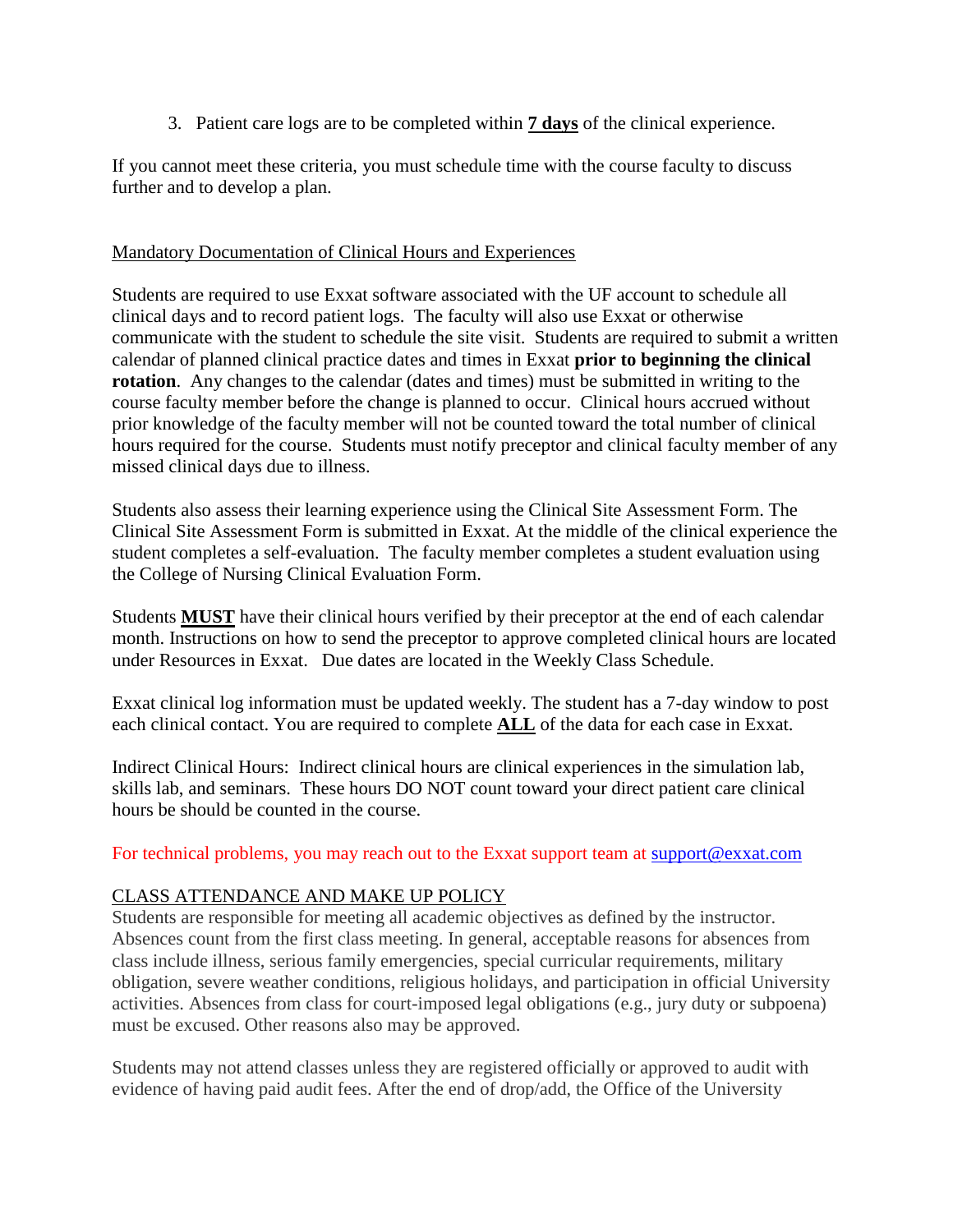Registrar provides official class rolls/addenda to instructors. Students who do not attend at least one of the first 2 class meetings of a course or laboratory in which they are registered and who have not contacted the academic unit to indicate their intent may be dropped from the course. **Students must not assume that they will automatically be dropped if they fail to attend the first few days of class.** The academic unit will notify students dropped from courses or laboratories by posting a notice in the academic unit office. Students may request reinstatement on a space-available basis if documented evidence is presented. The University recognizes the right of the individual professor to make attendance mandatory. After due warning, professors may prohibit further attendance and then assign a failing grade for excessive absences. Students who have registration changes, at any time during the semester, should verify their registrations before the last day of class of the term. Retroactive drop/add or other registration changes will not be permitted.

Requirements for class attendance and make-up exams, assignments, and other work in this course are consistent with university policies that can be found at: <https://catalog.ufl.edu/graduate/regulations/#text>

## GRADING SCALE

- S Satisfactory
- U Unsatisfactory

For more information on grades and grading policies, please refer to University's grading policies: [https://catalog.ufl.edu/graduate/regulations/.](https://catalog.ufl.edu/graduate/regulations/)

## COURSE EVALUATION

Students are expected to provide professional and respectful feedback on the quality of instruction in this course by completing course evaluations online via GatorEvals. Guidance on how to give feedback in a professional and respectful manner is available at [https://gatorevals.aa.ufl.edu/students/.](https://gatorevals.aa.ufl.edu/students/) Students will be notified when the evaluation period opens, and can complete evaluations through the email they receive from GatorEvals, in their Canvas course menu under GatorEvals, or via [https://ufl.bluera.com/ufl/.](https://ufl.bluera.com/ufl/) Summaries of course evaluation results are available to students at [https://gatorevals.aa.ufl.edu/public-results/.](https://gatorevals.aa.ufl.edu/public-results/)

## ACCOMMODATIONS DUE TO DISABILITY

Students with disabilities requesting accommodations should first register with the Disability Resource Center (352-392-8565,<https://disability.ufl.edu/> ) by providing appropriate documentation. Once registered, students will receive an accommodation letter which must be presented to the instructor when requesting accommodation. Students with disabilities should follow this procedure as early as possible in the semester.

#### PROFESSIONAL BEHAVIOR

The College of Nursing expects all Nursing students to be professional in their interactions with patients, colleagues, faculty, and staff and to exhibit caring and compassionate attitudes. These and other qualities will be evaluated during patient contacts and in other relevant settings by both faculty and peers. Behavior of a Nursing student reflects on the student's individual's ability to become a competent professional Nurse. Attitudes or behaviors inconsistent with compassionate care; refusal by, or inability of, the student to participate constructively in learning or patient care; derogatory attitudes or inappropriate behaviors directed at patients, peers, faculty or staff;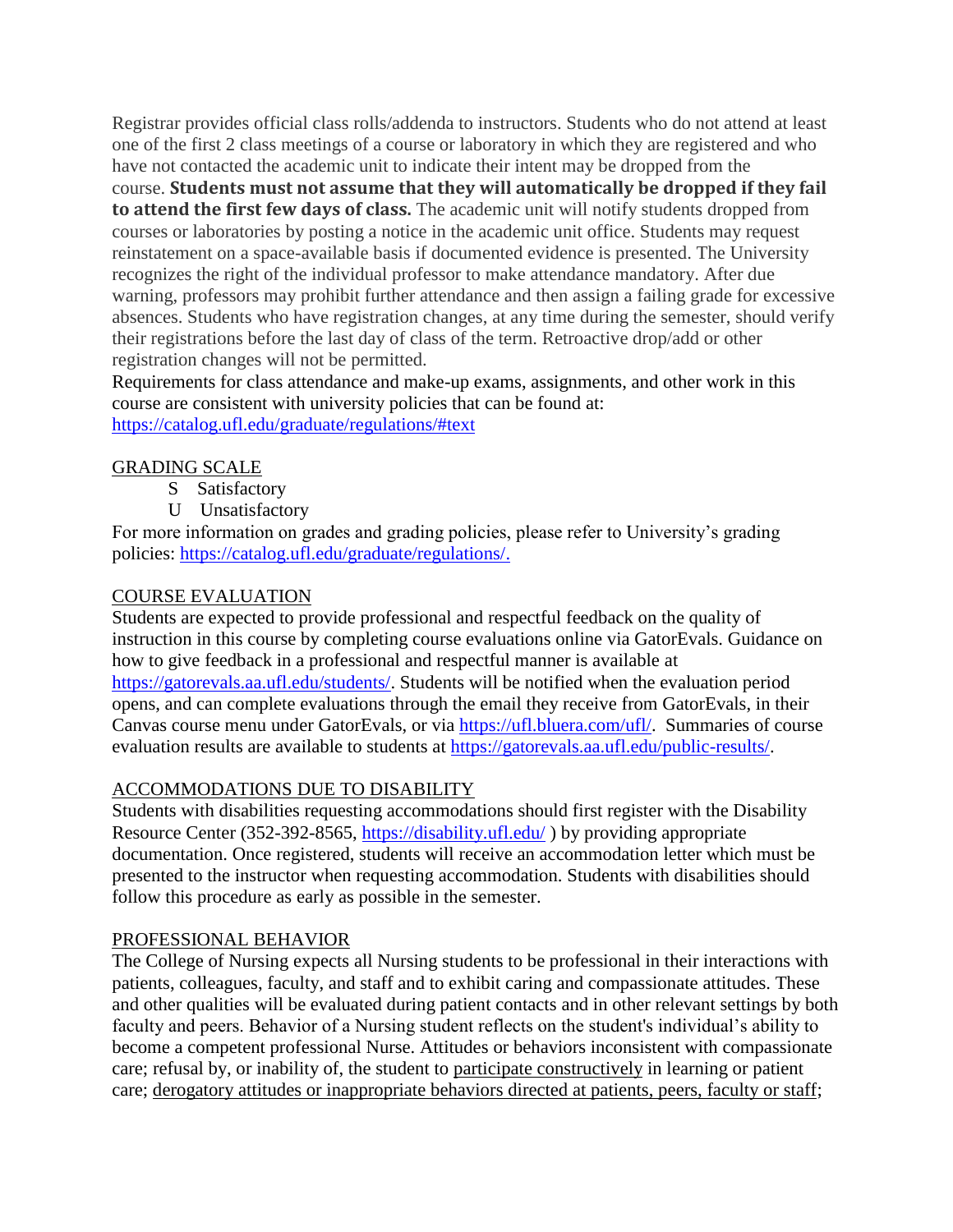misuse of written or electronic patient records (e.g., accession of patient information without valid reason); substance abuse; failure to disclose pertinent information on a criminal background check; or other unprofessional conduct can be grounds for disciplinary measures including dismissal.

*As students in the health professions at UF Health, you are expected to promote safety and a culture of care and concern for each other and for patients. Across our academic health center's missions of research, teaching and patient care, nursing students must lead by example and take individual responsibility for modeling healthy habits and behaviors to minimize the spread of COVID-19. Failure to comply with the established public health measures, both on and off campus, is considered a serious breach of professional conduct***.** 

## UNIVERSITY POLICY ON ACADEMIC MISCONDUCT

Academic honesty and integrity are fundamental values of the University community. Students should be sure that they understand the UF Student Honor Code at <https://sccr.dso.ufl.edu/policies/student-honor-code-student-conduct-code/> . Students are required to provide their own privacy screen for all examination's administered to student laptops. No wireless keyboards or wireless mouse/tracking device will be permitted during examinations.

# UNIVERSITY AND COLLEGE OF NURSING POLICIES

Please see the College of Nursing website for student policies [\(http://students.nursing.ufl.edu/currently-enrolled/student-policies-and-handbooks/\)](http://students.nursing.ufl.edu/currently-enrolled/student-policies-and-handbooks/) and a full explanation of each of the university policies – [\(http://students.nursing.ufl.edu/currently](http://students.nursing.ufl.edu/currently-enrolled/course-syllabi/course-policies)[enrolled/course-syllabi/course-policies\)](http://students.nursing.ufl.edu/currently-enrolled/course-syllabi/course-policies)

UF Grading Policy Religious Holidays Counseling and Mental Health Services Student Handbook Faculty Evaluations Student Use of Social Media

## REQUIRED TEXTBOOKS

Nachtsheim Bolick B., Reuter-Rice, K., Madden, M.A., & Severin, P.N. (2021). *Pediatric acute* 

*care: A Guide for Interprofessional Practice 2nd Edition.* St. Louis, M: Jones and

Bartlett Learning. ISBN: 9780323673327

Takemoto, C.K, Hodding, J.H., & Krause, D.M. (2019). *Pediatric & neonatal dosage handbook.* 

26th edition. Philadelphia: Walters Kluwer. ISBN: 9781591953746.

And all other texts used in NGR 6311 and NGR 6301.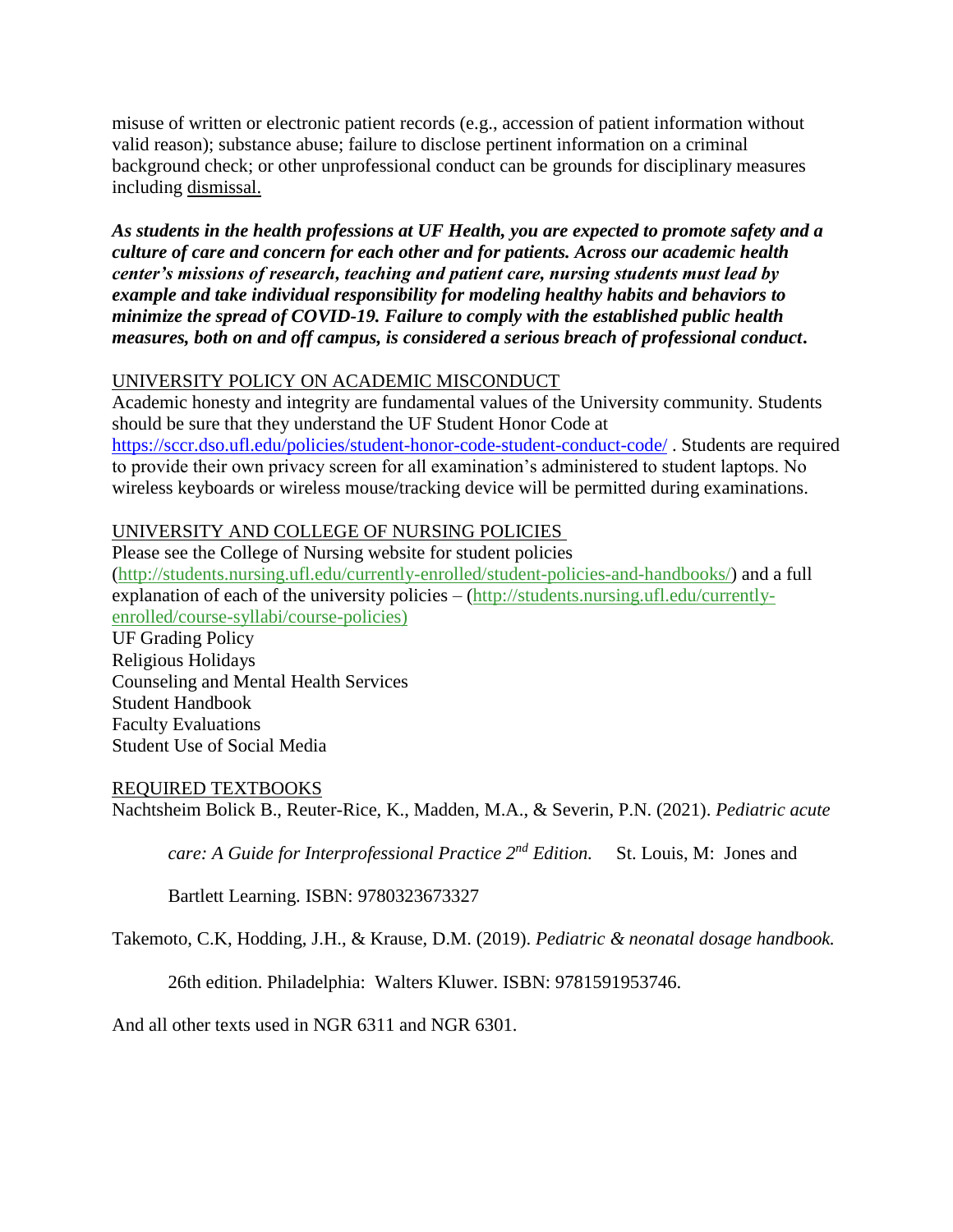#### RECOMMENDED TEXTBOOKS

Kleinman, K. McDaniel, L., & Molloy, M. (2021) *The Harriet Lane Handbook 22nd Edition.* 

Philadelphia PA, Elsevier.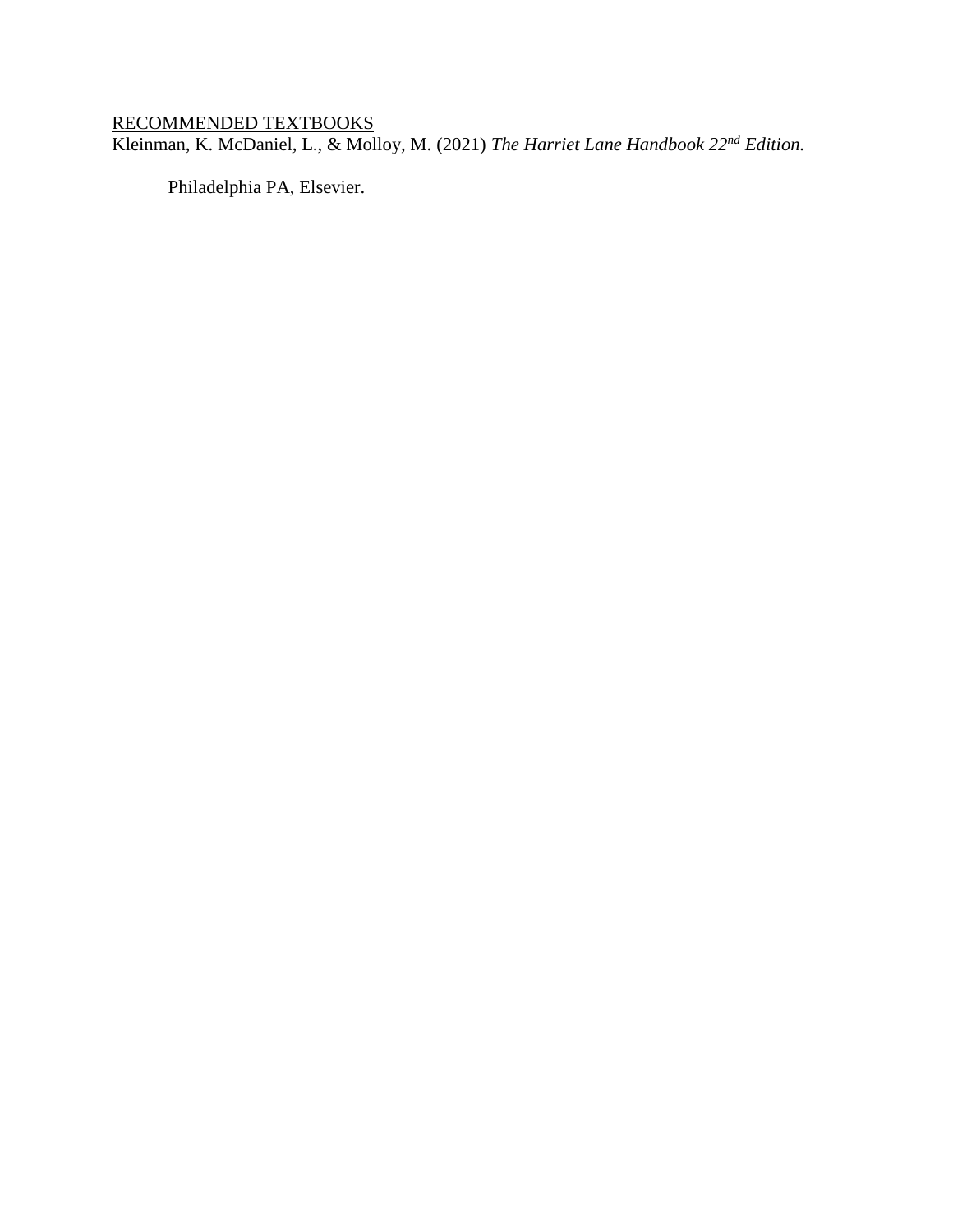# Weekly Schedule

| <b>Summer 2021 NGR 6312L</b><br><b>Course Calendar</b>                                                                                                                                                                                                                                                                                                                                                                                                                                                                                                                                                                                                            |                                                                                    |                                                                                                                                                          |  |  |  |  |
|-------------------------------------------------------------------------------------------------------------------------------------------------------------------------------------------------------------------------------------------------------------------------------------------------------------------------------------------------------------------------------------------------------------------------------------------------------------------------------------------------------------------------------------------------------------------------------------------------------------------------------------------------------------------|------------------------------------------------------------------------------------|----------------------------------------------------------------------------------------------------------------------------------------------------------|--|--|--|--|
| <b>Online Clinical Documentation and Site Visits:</b><br>• All clinical hours, patient logs, and evaluations will be completed via Exxat.<br>• Each student is responsible for entering clinical dates and hours into Exxat. Those<br>clinical dates/hours must be sent to their clinical site preceptor for approval.<br>All clinical hours will be verified/logged by clinical site preceptor via Exxat.<br>Students are responsible for 3-4 patient logs each clinical date.<br>$\bullet$<br>Site visits via Zoom will be completed by faculty at least once per semester/as needed.<br>The clinical preceptor should plan to be present for Zoom site visits. |                                                                                    |                                                                                                                                                          |  |  |  |  |
| Date                                                                                                                                                                                                                                                                                                                                                                                                                                                                                                                                                                                                                                                              | Topic/Evaluation                                                                   | Assignments                                                                                                                                              |  |  |  |  |
| Week 1<br>May 10-16                                                                                                                                                                                                                                                                                                                                                                                                                                                                                                                                                                                                                                               | <b>Course Orientation</b>                                                          | <b>Submit calendar of clinical</b><br>activities for at least the<br><b>first month prior to 1st</b><br>clinical day                                     |  |  |  |  |
|                                                                                                                                                                                                                                                                                                                                                                                                                                                                                                                                                                                                                                                                   | Clinical activities as scheduled                                                   | Document clinical hours<br>(time sheet) and patient logs<br>in Exxat                                                                                     |  |  |  |  |
| Week 2<br>May 17-23                                                                                                                                                                                                                                                                                                                                                                                                                                                                                                                                                                                                                                               | Clinical activities as scheduled                                                   | Document clinical hours<br>(time sheet) and patient logs<br>in Exxat                                                                                     |  |  |  |  |
| Week 3<br>May 24-30                                                                                                                                                                                                                                                                                                                                                                                                                                                                                                                                                                                                                                               | Clinical activities as scheduled<br>Focused SOAP Note #1 Due May 30, 2021          | Document clinical hours<br>(time sheet) and patient logs<br>in Exxat<br>Preceptor must approve first<br>month clinical Hours in Exxat<br>by May 31, 2021 |  |  |  |  |
| Week 4<br>5/31 Holiday<br>June 1-6                                                                                                                                                                                                                                                                                                                                                                                                                                                                                                                                                                                                                                | Clinical activities as scheduled                                                   | Document clinical hours<br>(time sheet) and patient logs<br>in Exxat                                                                                     |  |  |  |  |
| Week 5<br>June 7-13                                                                                                                                                                                                                                                                                                                                                                                                                                                                                                                                                                                                                                               | Clinical activities as scheduled                                                   | Document clinical hours<br>(time sheet) and patient logs<br>in Exxat                                                                                     |  |  |  |  |
| Week 6<br>June 14-20                                                                                                                                                                                                                                                                                                                                                                                                                                                                                                                                                                                                                                              | Clinical activities as scheduled<br>H&P with Admission Orders Due June 20,<br>2021 | Document clinical hours<br>(time sheet) and patient logs<br>in Exxat<br>Mid Term Evals Due June 20                                                       |  |  |  |  |
| June 21-27                                                                                                                                                                                                                                                                                                                                                                                                                                                                                                                                                                                                                                                        | <b>Summer Break</b>                                                                |                                                                                                                                                          |  |  |  |  |
| Week 7<br>June 28-July<br>4                                                                                                                                                                                                                                                                                                                                                                                                                                                                                                                                                                                                                                       | Clinical activities as scheduled                                                   | Document clinical hours<br>(time sheet) and patient logs<br>in Exxat                                                                                     |  |  |  |  |